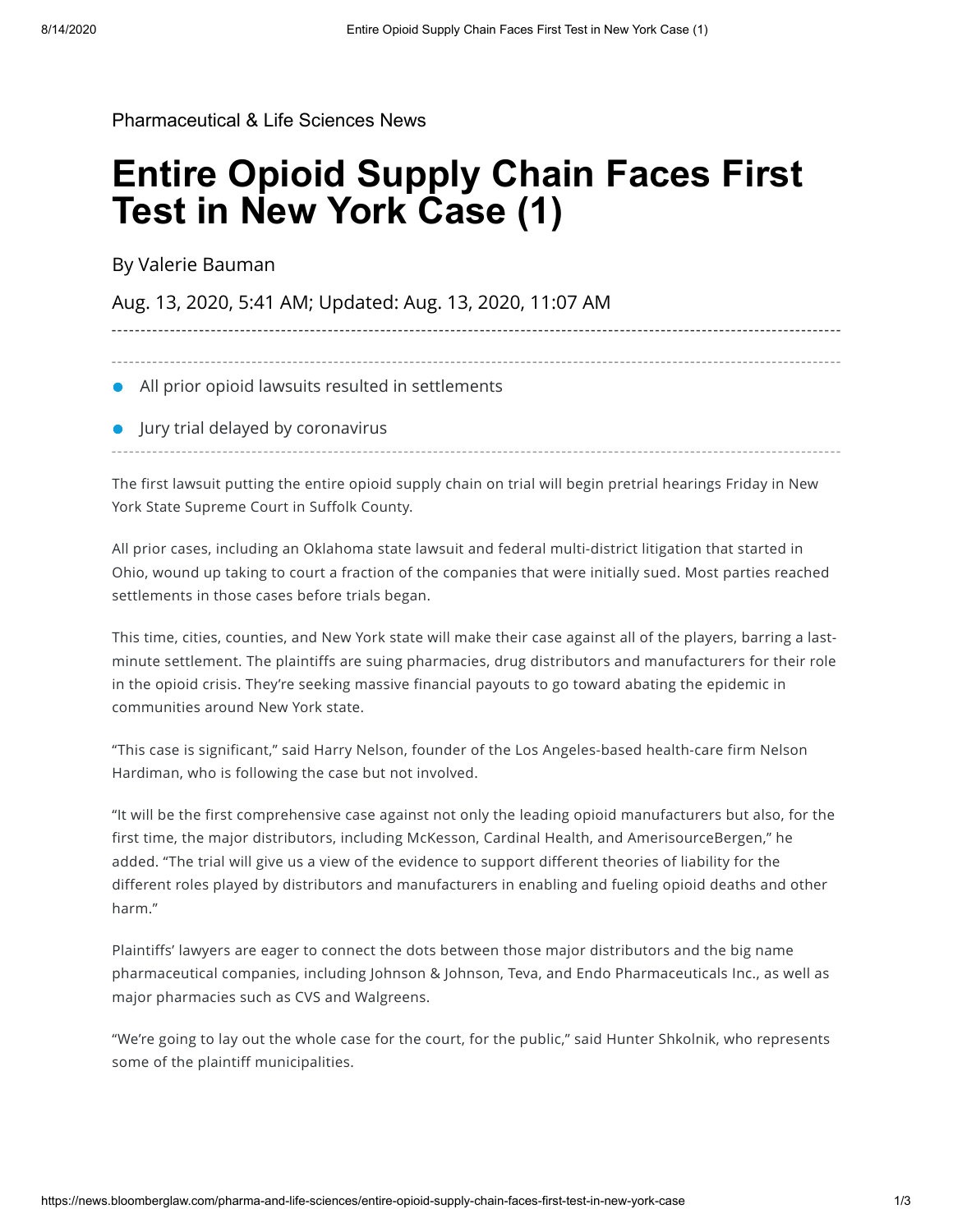"This will be the first time the public hears the whole dirty story, the whole integration of the opioid sales chain, which is how it ended up flooding the market," he added.

Attorneys representing the various defendants didn't immediately respond to request for comment.

## **Potential Strategies**

The key question for lawyers watching the trial is whether the various defendants will stick together or shift the blame for the opioid crisis onto each other.

Either way, it's a win-win for plaintiffs, said David Noll, a law professor at Rutgers University who follows the case.

If defendants point the finger at each other, "from a plaintiffs' perspective, that's wonderful, because you have a defendant doing your work for you," he said. "Everyone is conceding there's liability and the task of the court becomes determining who is liable—not if there's liability."

However, if the defendants unite, it will support the plaintiff's assertion that the defendants engaged in a broad conspiracy to flood the market with deadly, addictive drugs, Noll said.

Ultimately, defendants are likely to err on the side of sticking together, said Richard Ausness, a law professor at the University of Kentucky.

"If they can present a united front, they can pool information and resources," he said. "If they fall out, the plaintiffs can use the divide and conquer technique to maybe pick a few of them off."

## **Hiccups**

The Covid-19 pandemic has delayed the New York trial for months.

The case was first filed in 2017 and is now limping toward a trial date, projected for this fall, depending on court rules around allowing jury selection during a pandemic.

The defendants have sought a jury trial, which is impossible for the moment due to the pandemic.

"The judge can't have a jury trial and the defendants objected to a bench trial, so the judge was kind of in limbo," Shkolnik said.

As a result, Justice Jerry Garguilo decided to move forward with the plaintiff's Frye hearings to keep the case moving forward, he said. A Frye hearing gives judges an opportunity to assess the admissibility of scientific evidence, including expert testimony.

It's a step that the plaintiffs' lawyers say they are ready for.